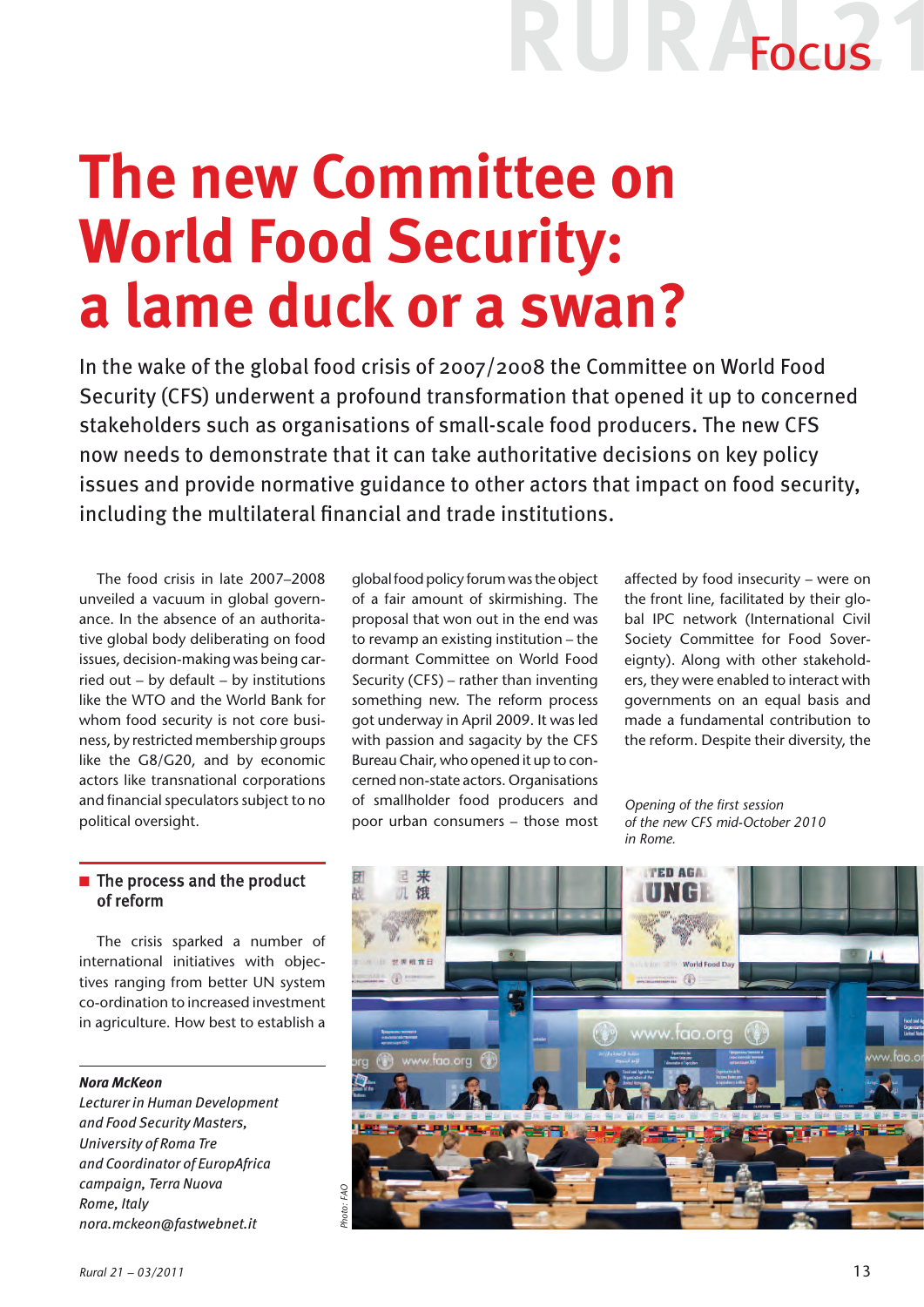## Focus AL2

### **The reform document of the Committee on World Food Security – beyond "business as usual":**

- <sup>n</sup> Acknowledges the structural causes of the food crisis and that the primary victims are smallholder food producers.
- Defines the CFS as "the foremost inclusive international and intergovernmental platform" for food security.
- n Includes defending the right to adequate food in the CFS's mission.
- **n** Empowers the CFS to seek convergence on key food policy issues, and promotes accountability by governments and other actors.
- <sup>n</sup> Enjoins the CFS to adopt a Global Strategic Framework for food security providing guidance for national action plans and for multilateral institutions.
- <sup>n</sup> Recognises non-state actors as full participants, intervening in debate on the same footing as governments. Affirms the right of civil society – with the accent on those most affected – to autonomously self-organise to relate to the CFS.
- Foresees activities throughout the year, overseen by the CFS Bureau aided by an Advisory Group of non-state CFS participant representatives.
- <sup>n</sup> Recognises the principle of "subsidiarity" and emphasises the need to establish strong linkages between the CFS and the regional and country levels.
- Establishes a High-Level Panel of Experts to support the CFS and recognises the value of "knowledge from social actors and practical application".
- <sup>n</sup> Extends the secretariat of the new CFS beyond FAO to include the International Fund for Agricultural Development (IFAD) and the World Food Programme (WFP).

majority of the participants came to feel a sense of ownership of the final proposal, which was adopted by acclamation on the 17<sup>th</sup> October 2009.

### $\blacksquare$  From paper to practice

The first session of the new CFS, in mid-October of 2010, proved that the reform has made a difference in practice as well as on paper. The new Bureau Chair had built consensus around the renovated scenario, which unrolled with remarkable smoothness. Heads of delegations abandoned the stultifying practice of interminable "country statements", leaving space for presentations by other global initiatives and innovative national practices. Key policy issues were at the heart of the programme, and hotly negotiated decisions were taken regarding how to carry them forward over the coming months. Stakeholder participation functioned without a hitch. Civil society participants had prepared their positions in a consultation just prior to the session, where they had also

endorsed a proposal for their autonomous "civil society mechanism" open to all interested organisations. As the head of a key delegation put it at the end of the session, "When this whole exercise got underway, we felt the CFS was a lame duck. Now it may not be a swan yet, but it certainly is up in the air and flying."

The reformed CFS has gotten off to a good start, but it is only a start. In order to secure respect for its authority, it needs to progressively demonstrate that it can address controversial issues – like price volatility and large-scale investment in land – in a timely fashion and make decisions that could not be taken elsewhere. It needs to forge agreement on a strategic framework for achieving food security as a tool for building accountability and for learning from experience, ensuring that the paradigms that guide action evolve in function of their impact on the ground. It needs to succeed in promoting coordination around the strategic lines that emerge from its deliberations. Policies and programmes aimed at attaining food security and Right to Food targets should be formulated at national and regional levels through verifiable participatory processes and fast tracked for support.

### $\blacksquare$  Reaching outward and downward

The CFS should evolve into a systemwide forum whose policy guidance informs the operations of all actors that impact on world food security. Beyond the Rome-based agencies, close relations need to be built with other key components of the UN system that work towards food security goals, like the UN Special Rapporteur on the Right to Food and the UN Standing Committee on Nutrition. Coherence should be sought between the emerging global food governance system and proposals for global environmental governance under discussion in the context of the Rio+20 Conference.

Building effective relations between the CFS and multilateral financial and trade institutions will be essential, if more difficult. Trade regimes should progressively be subject to the principle of the right to food, but this will not happen overnight. A first step could be a review by the CFS High-Level Panel of Experts of current global trade regulations to ascertain their effects on food security. Such a study would make an important input to the Global Strategic Framework. Reform of the International Monetary Fund (IMF) has been under discussion for several years. The current attention to price volatility, also on the G20's agenda, provides an opportunity to address an important aspect of the international monetary system from a food security standpoint. The G20's acknowledgement of the CFS's status as the foremost inclusive global policy food forum is encouraging.

A review of the food security implications of different strategies of agricultural investment could provide nor-